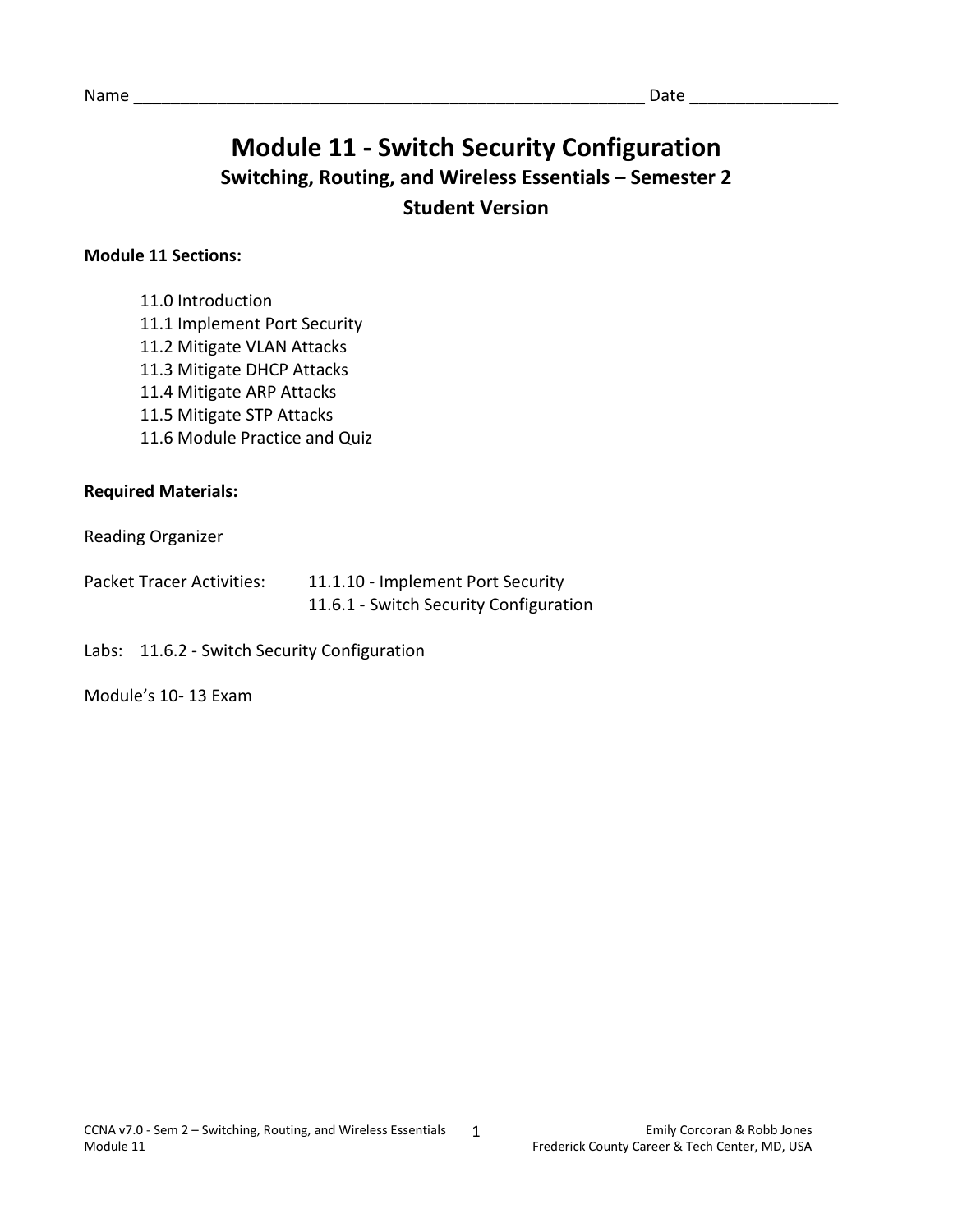Page intentionally left blank.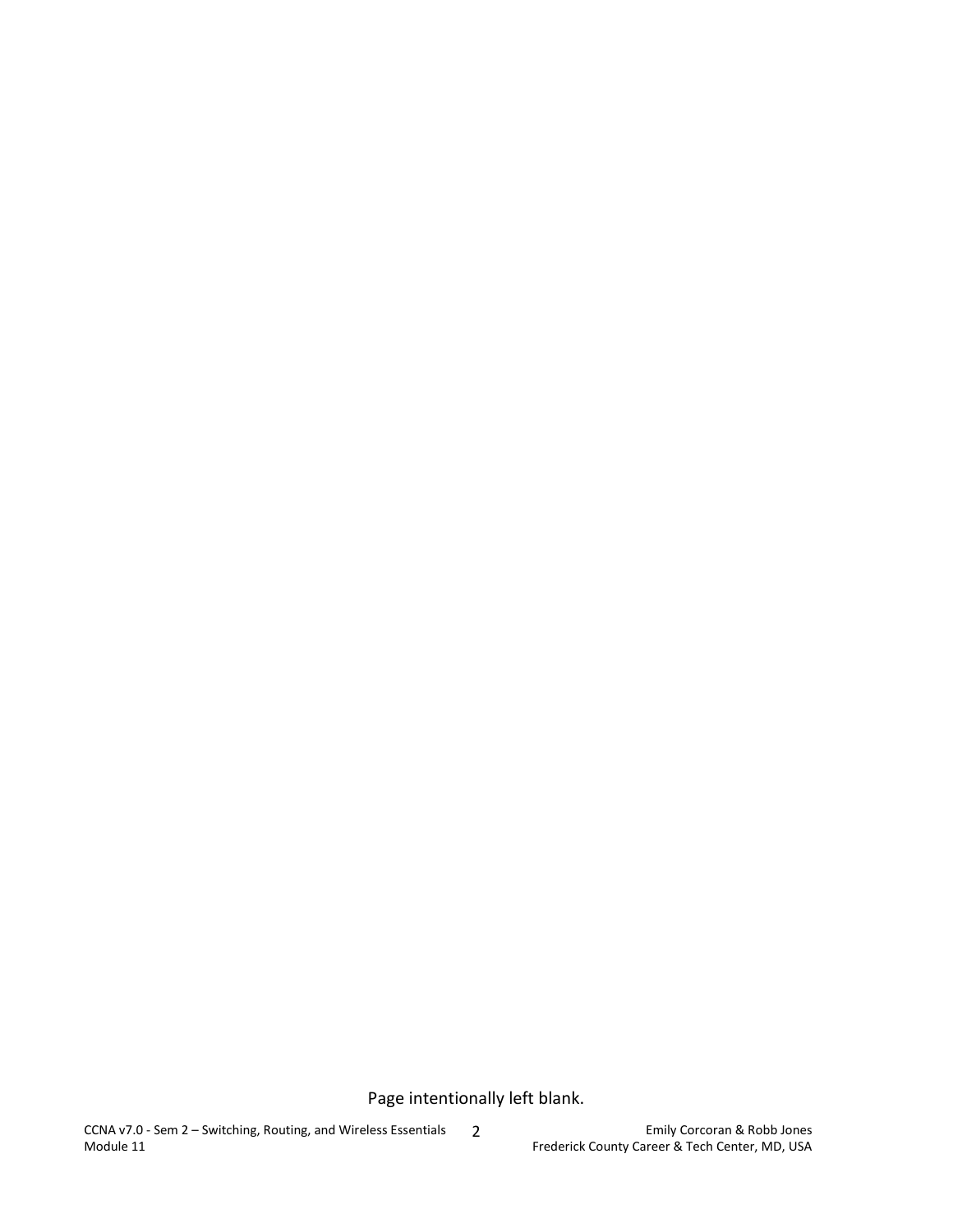Name\_\_\_\_\_\_\_\_\_\_\_\_\_\_\_\_\_\_\_\_\_\_\_\_\_\_\_\_\_\_\_\_\_\_\_\_\_\_\_\_\_\_\_\_\_\_\_\_\_\_\_\_\_\_\_\_\_\_ Date \_\_\_\_\_\_\_\_\_\_\_\_\_\_\_\_

# **Module 11 - Switch Security Configuration Reading Organizer Student Version**

**Note**: The Reading Organizer has weighted scoring. Any question with the word **explain**, **define, or describe** in it is expected to have a longer answer and is worth two points each.

## **After completion of this module, you should be able to:**

- Implement port security to mitigate MAC address table attacks.
- Explain how to configure DTP and native VLAN to mitigate VLAN attacks.
- Explain how to configure DHCP snooping to mitigate DHCP attacks.
- Explain how to configure ARP inspection to mitigate ARP attacks.
- Explain how to configure PortFast and BPDU Guard to mitigate STP attacks.

## **11.1 Implement Port Security**

1. \_\_\_\_\_\_\_\_\_\_\_\_\_\_\_\_\_\_\_\_\_\_\_\_\_\_ devices are considered to be the weakest link in a company's security infrastructure.

2. What is a simple method that many administrators use to help secure the network from unauthorized access?

3. What command can you use to configure a range of port?

4. Explain in detail how enabling port security on a switch prevents MAC address table overflow attacks.

3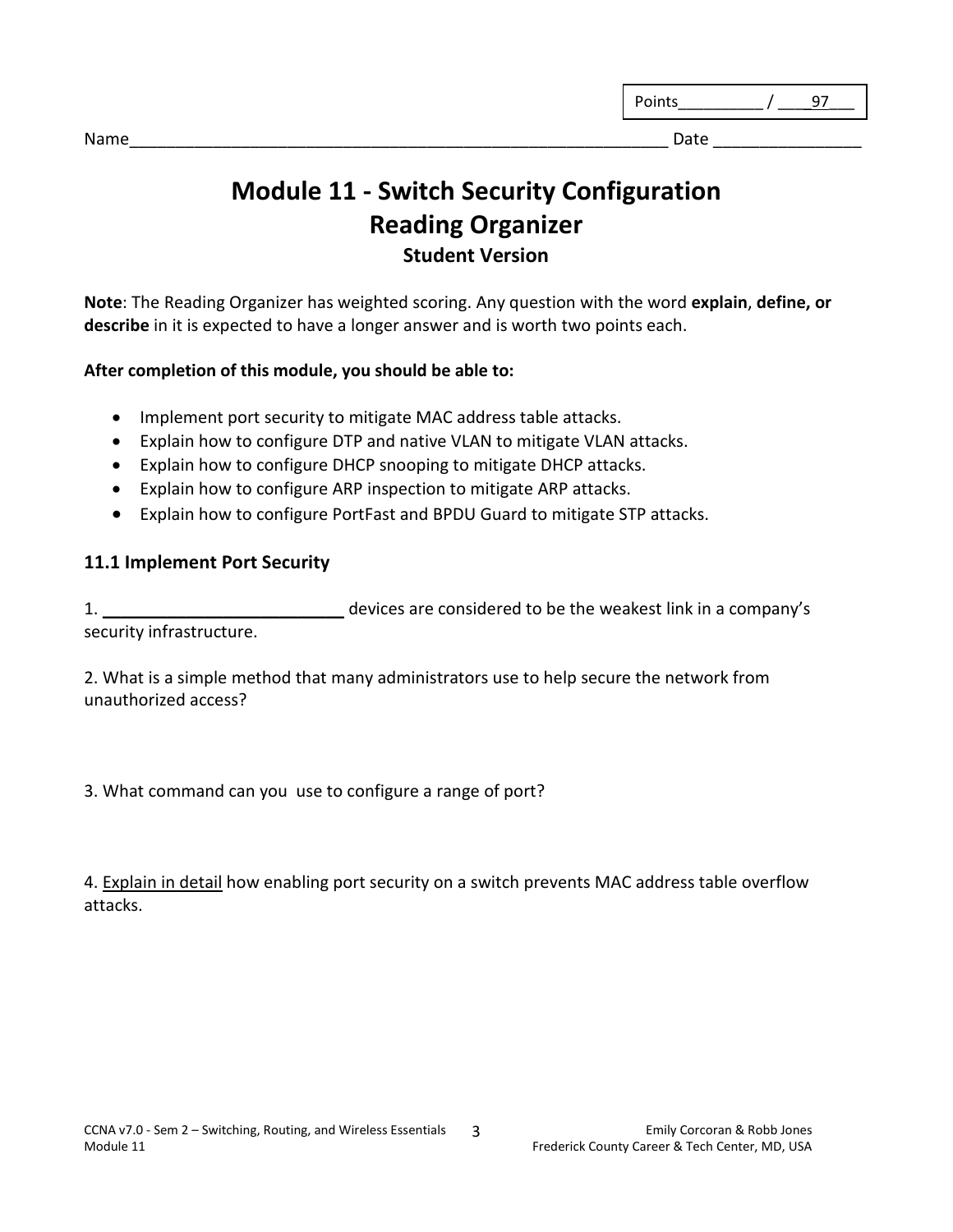5. Fill in the correct commands to enable port security on interface f0/1.

| $S1$ (config)# interface f0/1 |
|-------------------------------|
| $S1$ (config-if)#             |
| $S1$ (config-if)#             |
| S1(config-if)# end            |
| S <sub>1</sub> #              |

6. What command can you use to display current port security settings?

7. What command do you use to set the maximum number of MAC addresses allowed on a port to 5?

8. List and describe the three ways a switch can be configured to learn about MAC addresses on a secure port.

a. \_\_\_\_\_\_\_\_\_\_\_\_\_\_\_\_\_\_\_\_\_\_\_\_\_\_\_\_\_\_\_\_\_ –

b.  $\qquad \qquad -$ 

c. \_\_\_\_\_\_\_\_\_\_\_\_\_\_\_\_\_\_\_\_\_\_\_\_\_\_\_\_\_\_\_\_\_ –

9. Describe what port security aging does.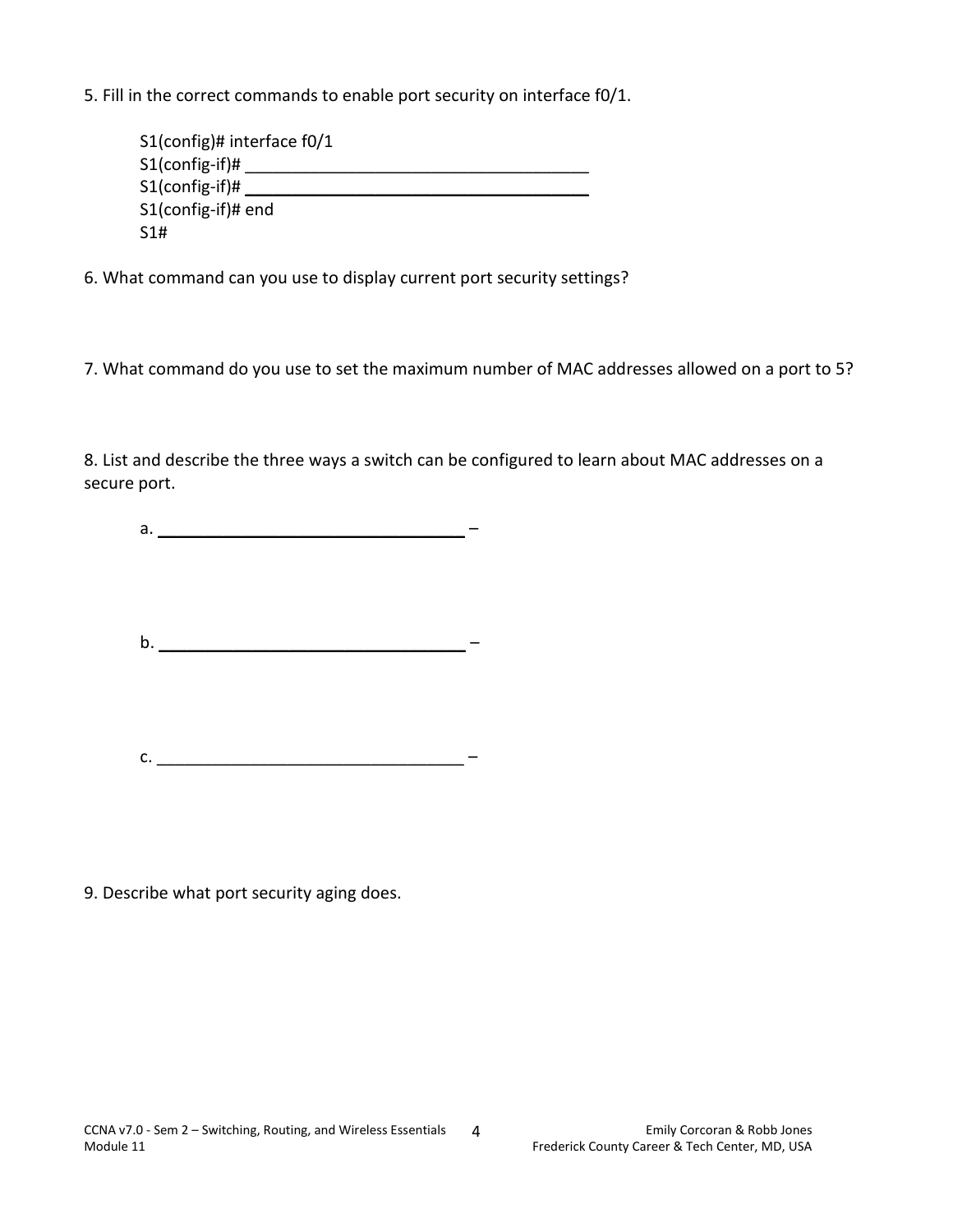10. List and describe the two types of aging that are supported per port.

a.  $$ b. \_\_\_\_\_\_\_\_\_\_\_\_\_\_\_\_\_\_\_\_\_\_\_\_\_\_\_\_\_\_\_\_\_ – 11. Use the \_\_\_\_\_\_\_\_\_\_\_\_\_\_\_\_\_\_\_\_\_\_\_\_\_\_\_\_\_\_\_\_\_\_\_\_\_\_\_\_\_\_\_\_ command to enable or disable static aging for the secure port, or to set the aging time or type. 12. List and describe the parameters that can be used with the aging command.

a. \_\_\_\_\_\_\_\_\_\_\_\_\_\_\_\_\_\_\_\_\_\_\_\_\_\_\_\_\_\_\_\_\_ –  $b.$   $$  $c.$   $$ d. \_\_\_\_\_\_\_\_\_\_\_\_\_\_\_\_\_\_\_\_\_\_\_\_\_\_\_\_\_\_\_\_\_ –

13. If port security is set up on a switch and the MAC address of a device attached to the port differs from the list of secure addresses, then a port violation occurs. By default, what happens to the port?

14. List and describe the security violation modes.

a. \_\_\_\_\_\_\_\_\_\_\_\_\_\_\_\_\_\_\_\_\_\_\_\_\_\_\_\_\_\_\_\_\_ –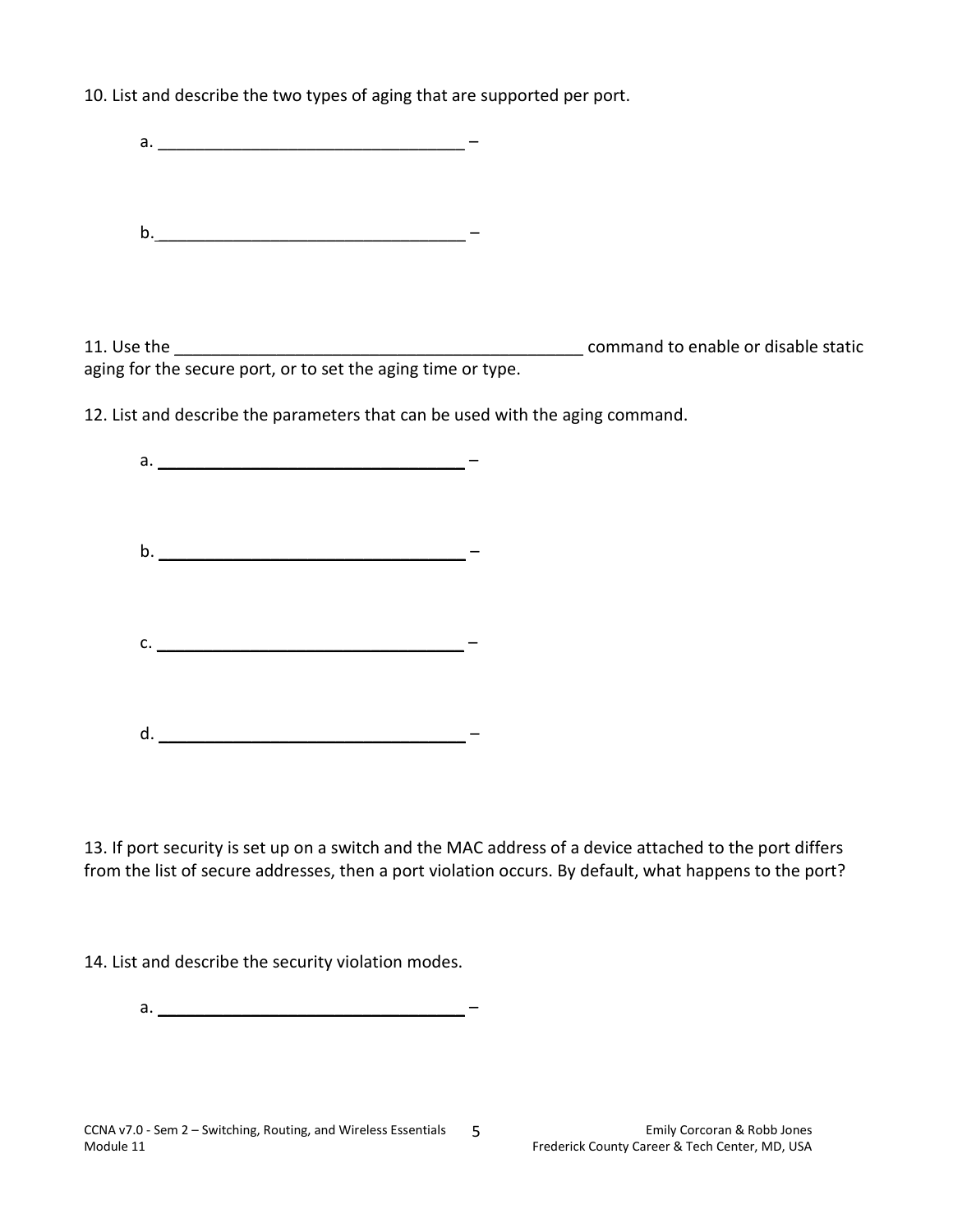| b. |  |  |  |
|----|--|--|--|
|    |  |  |  |
|    |  |  |  |
|    |  |  |  |
|    |  |  |  |
| c. |  |  |  |

15. What happens when a port is shutdown and placed in the error-disabled state?

16. When the port protocol and link status are changed to down what happens to the port LED?

17. What is the correct procedure to re-enable a port that has been shutdown?

18. How can you verify that MAC addresses are "sticking" to the configuration?

19. How can you display all secure MAC addresses that are manually configured or dynamically learned on all switch interfaces?

## **11.2 Mitigate VLAN Attacks**

20. Explain the three ways a VLAN hopping attack can be launched.

a.

b.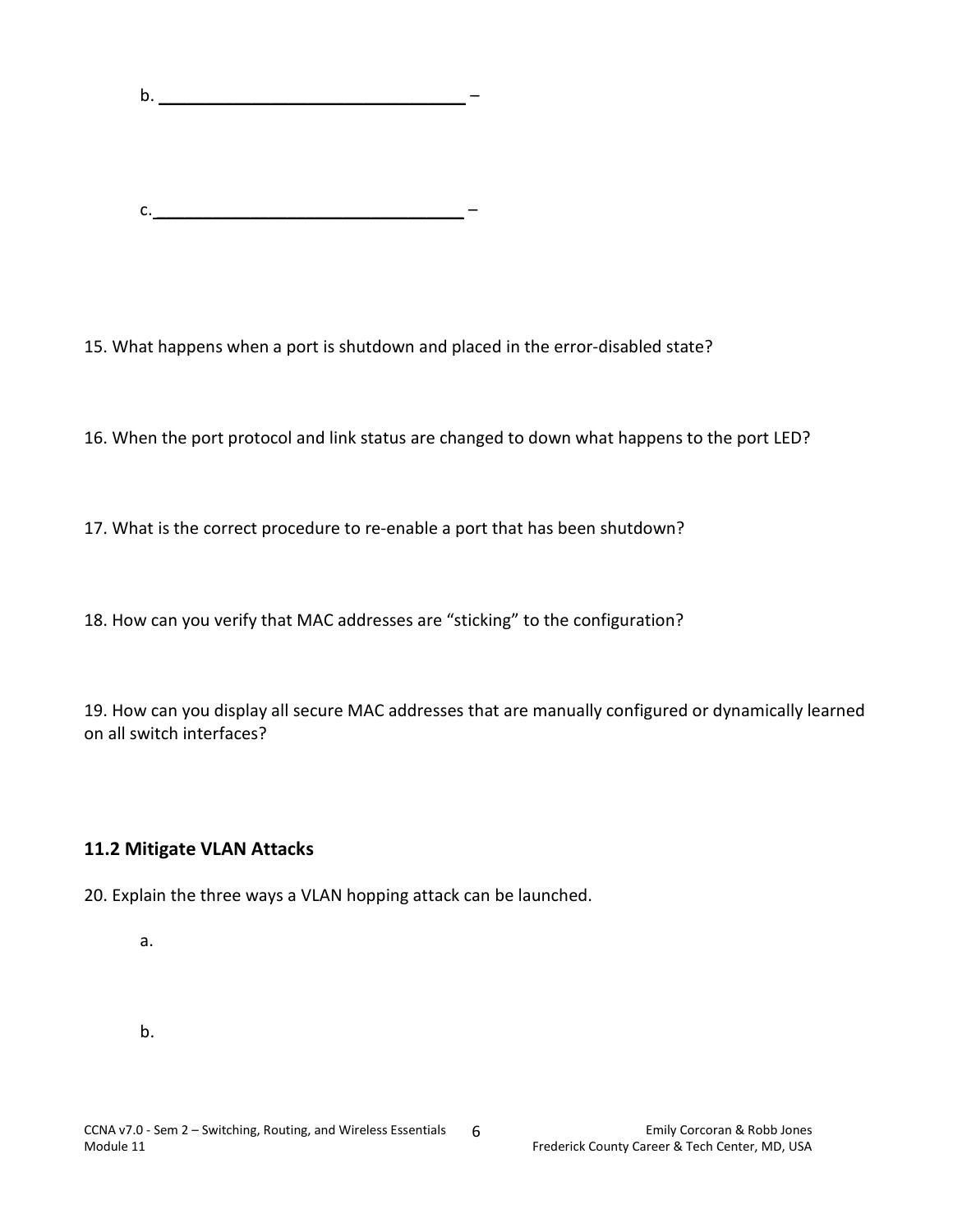21. Describe the steps to mitigate VLAN hopping attacks.

| Step 1 |  |
|--------|--|
| Step 2 |  |
| Step 3 |  |
| Step 4 |  |
| Step 5 |  |

## **11.3 Mitigate DHCP Attacks**

- 22. What is the goal of a DHCP starvation attack?
- 23. How can DHCP spoofing attacks can be mitigated?
- 24. Explain in detail how DHCP snooping works.

7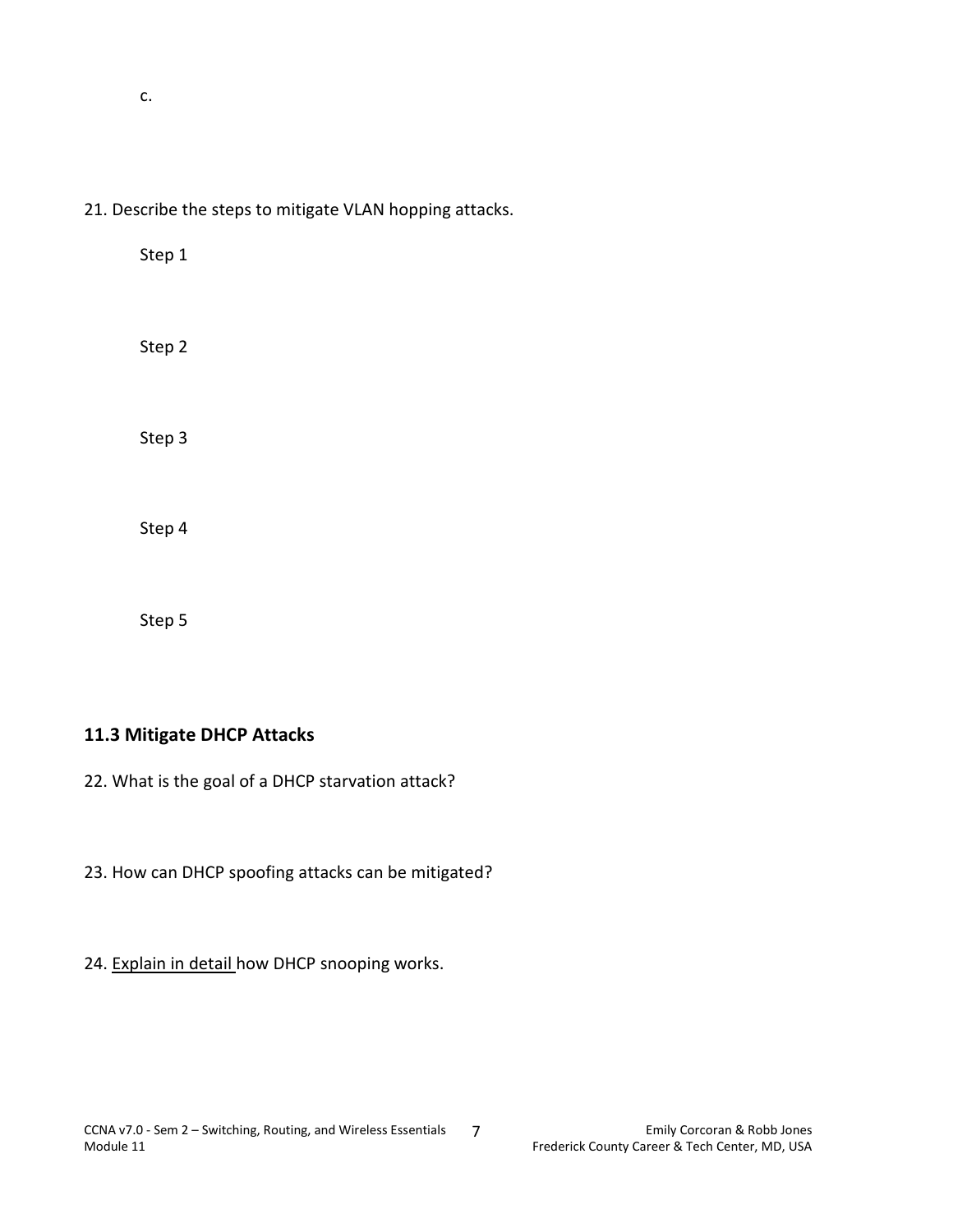25. Describe the steps to enable DHCP snooping.

|                  | to view the clients that have received DHCP information |
|------------------|---------------------------------------------------------|
| 26. Use the show | privileged EXEC command to verify DHCP snooping and     |
| Step 4           |                                                         |
| Step 3           |                                                         |
| Step 2           |                                                         |
| Step 1           |                                                         |

## **11.4 Mitigate ARP Attacks**

27. Explain what happens in a typical ARP attack.

28. Describe the ways dynamic ARP inspection (DAI) helps prevent ARP attacks.

| a. |  |  |  |
|----|--|--|--|
| b. |  |  |  |
| c. |  |  |  |
| d. |  |  |  |
| e. |  |  |  |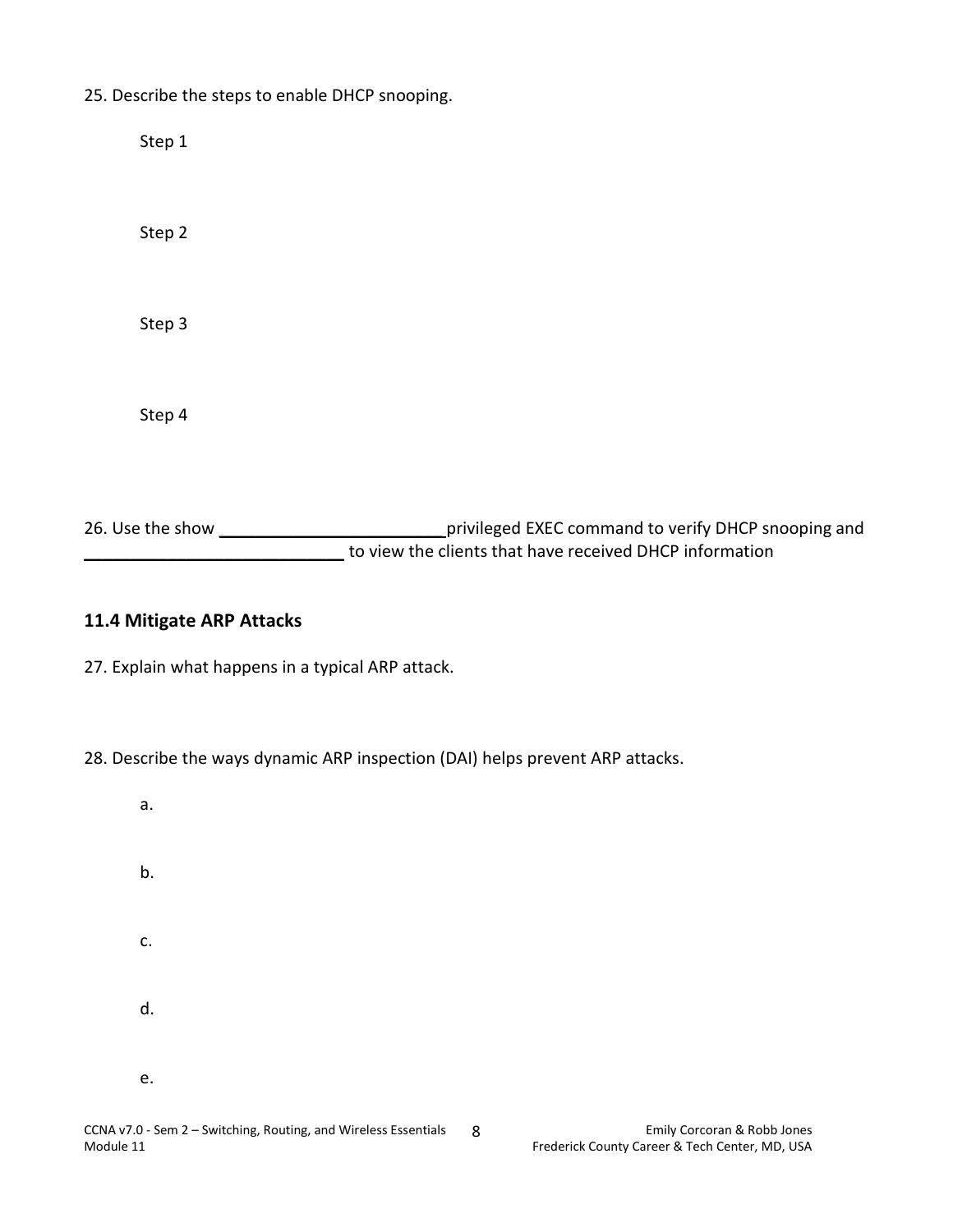29. List the DAI guidelines should you follow to mitigate the chances of ARP spoofing and ARP poisoning.

a. b. c. d.

30. It is generally advisable to configure all access switch ports as \_\_\_\_\_\_\_\_\_\_\_\_\_\_\_\_\_\_\_\_\_\_\_\_\_\_ and to configure all uplink ports that are connected to other switches as \_\_\_\_\_\_\_\_\_\_\_\_\_\_\_\_\_\_\_\_\_\_\_\_\_.

31. What does the *ip arp inspection validate {[src-mac] [dst-mac] [ip]*} global configuration command do?

## **11.5 Mitigate STP Attacks**

32. List and describe the two methods that can be used to mitigate Spanning Tree Protocol (STP) manipulation attacks.

a. \_\_\_\_\_\_\_\_\_\_\_\_\_\_\_\_\_\_\_\_\_\_\_\_\_\_\_\_\_\_\_\_\_ –

b.  $\Box$ 

33. PortFast bypasses the STP \_\_\_\_\_\_\_\_\_\_\_\_\_\_\_\_\_\_\_\_ and \_\_\_\_\_\_\_\_\_\_\_\_\_\_\_\_\_\_\_\_\_ states to minimize the time that access ports must wait for STP to converge.

34. What command is used to enable PortFast on an interface?